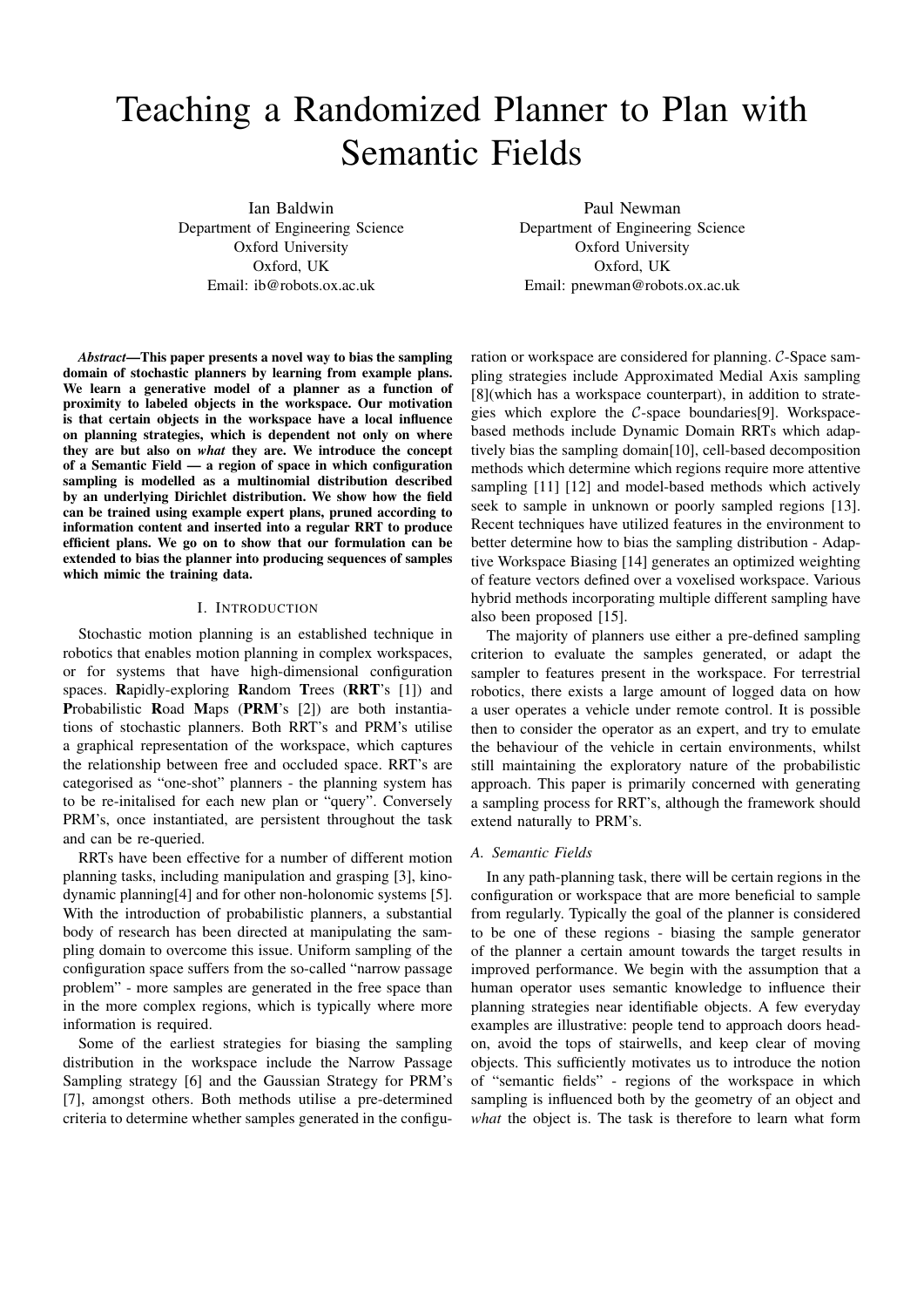this influence takes from such examples and to incorporate that effect into a probabilistic planner.



Fig. 1. Illustraton of a  $100 \times 50$  cell grid-world. Darker areas correspond to blocked regions. An expert trajectory through the environment is shown in green. The goal is to generate a collision-free path from the lower-left to the upper-right.

Continuing with the simple example of motion through a doorway, consider Figure 1 which shows the test grid-world with an "expert path" generated by a human operator. The goal is to manoeuvre a holonomic point robot from the start position, located at the lower left to the goal position at the top right. Here the environment has been discretised into a 100x50 grid of cells, with darker areas indicating blocked regions. Situated at the centre of each opening in the environment is a semantic field, with an influence over a neighbouring group of cells. The expert is then modeled as a stochastic planner who chooses samples within this region. The semantic field can be considered to be a random variable with  $k$  states, where  $k$  is the number of cells in the field. A set of N exemplar paths are then observed that pass through the field. Each path is discretized and each element is considered to be an independent observation, corresponding to a specific cell in the grid, and therefore a state of the random variable. The distribution that describes the counts of these observations over the grid is the Multinomial distribution:

$$
Mult(s_1, s_2 ... | \mu, N) = \frac{N!}{s_1! \cdots s_k!} \mu_1^{s_1} \cdots \mu_k^{s_k}
$$

$$
= \frac{N}{s_1 \cdots s_k} \prod_{k=1}^k \mu_k^{s_k} \qquad (1)
$$

This Multinomial describes the counts over the semantic field cells  $S = \{s_1 \dots s_k\}$  for N discrete observations with cell probabilities  $\mu = {\mu_1 \dots \mu_k}$  [16]. The goal of the planner during the learning phase is to approximate the multinomial distribution that best describes the collection of exemplar paths shown during the training phase We denote these data as  $\mathcal{Z} = \{z_1 \dots z_k\}$ , where  $z_k$  corresponds to the number of observations of state k. From a Bayesian standpoint, Equation 1 can be considered to be a likelihood term. The conjugate prior of the Multinomial distribution is the Dirichlet, defined as:

$$
Dir(\mu_1, \ldots, \mu_K; \alpha_1, \ldots, \alpha_K) = \frac{1}{B(\alpha)} \prod_{k=1}^K \mu_k^{\alpha_k - 1}
$$
 (2)

Where  $\alpha = {\alpha_1 \dots \alpha_K}$  are the "shape" parameters, which can be interpreted as "frequency counts" of observed variables, and  $B(\alpha)$  is a normalisation term. A natural question that arises is the initial choice of alpha, or the "prior" over the Dirichlet parameters. Using equal initial  $\alpha$  values of 1 equates to a uniform distribution over parameters. To obtain the posterior distribution:

$$
p(\boldsymbol{\mu} \mid \mathcal{Z}, \boldsymbol{\alpha}) \tag{3}
$$

where  $\mathcal Z$  is the set of cell counts, the prior distribution (2) is multiplied by our likelihood (1) so that:

$$
p(\boldsymbol{\mu} \mid \mathcal{Z}, \boldsymbol{\alpha}) \propto p(\mathcal{Z} \mid \boldsymbol{\mu}, N) p(\boldsymbol{\mu} \mid \boldsymbol{\alpha})
$$

$$
\propto \prod_{k=1}^{K} \mu_k^{\alpha_k + \mathcal{Z}_k - 1} \tag{4}
$$

where  $\mathcal{Z}_k$  corresponds to the number of observations of state  $k$  in the training data. The Bayesian update corresponds to:

$$
p(\boldsymbol{\mu} \mid \mathcal{Z}, \boldsymbol{\alpha}) = Dir(\boldsymbol{\mu} \mid \boldsymbol{\alpha} + \mathcal{Z}) \tag{5}
$$

As such, the multinomial distribution describing the underlying semantic field can be updated in a Bayesian fashion by observing and incrementing the visitations of the expert path to each underlying cell. In order to generate samples from this model, it is necessary to parameterize the Multinomial by a set of  $\mu$  values drawn from this posterior. Sampling from the Dirichlet posterior (as parameterised by the  $\alpha$  values), involves collating  $K$  independant random samples are drawn from unit-scale Gamma distributions:

$$
x_k \sim \Gamma(\alpha_k, 1) \tag{6}
$$

The resultant sample  $\mathbf{x} = (x_1 \dots x_i)$  is defined as:

$$
x_i = \frac{x_k}{\sum_{k=1}^K x_k} \tag{7}
$$

which is one sample from the posterior distribution. Utilising the Dirichlet/Multinomial distributions in this manner is a technique well known in text classification[17].

Figure 2 shows two exemplar paths through different "doorway" configurations. Figure 3 shows the evolution of samples from the posterior distribution during the learning process for each of the openings shown in Figure 2. Each sample from the posterior  $p(\mu | Z, \alpha)$  is a distribution that parameterises the Multinomial over the semantic field, and can be considered as one member of a family of such distributions.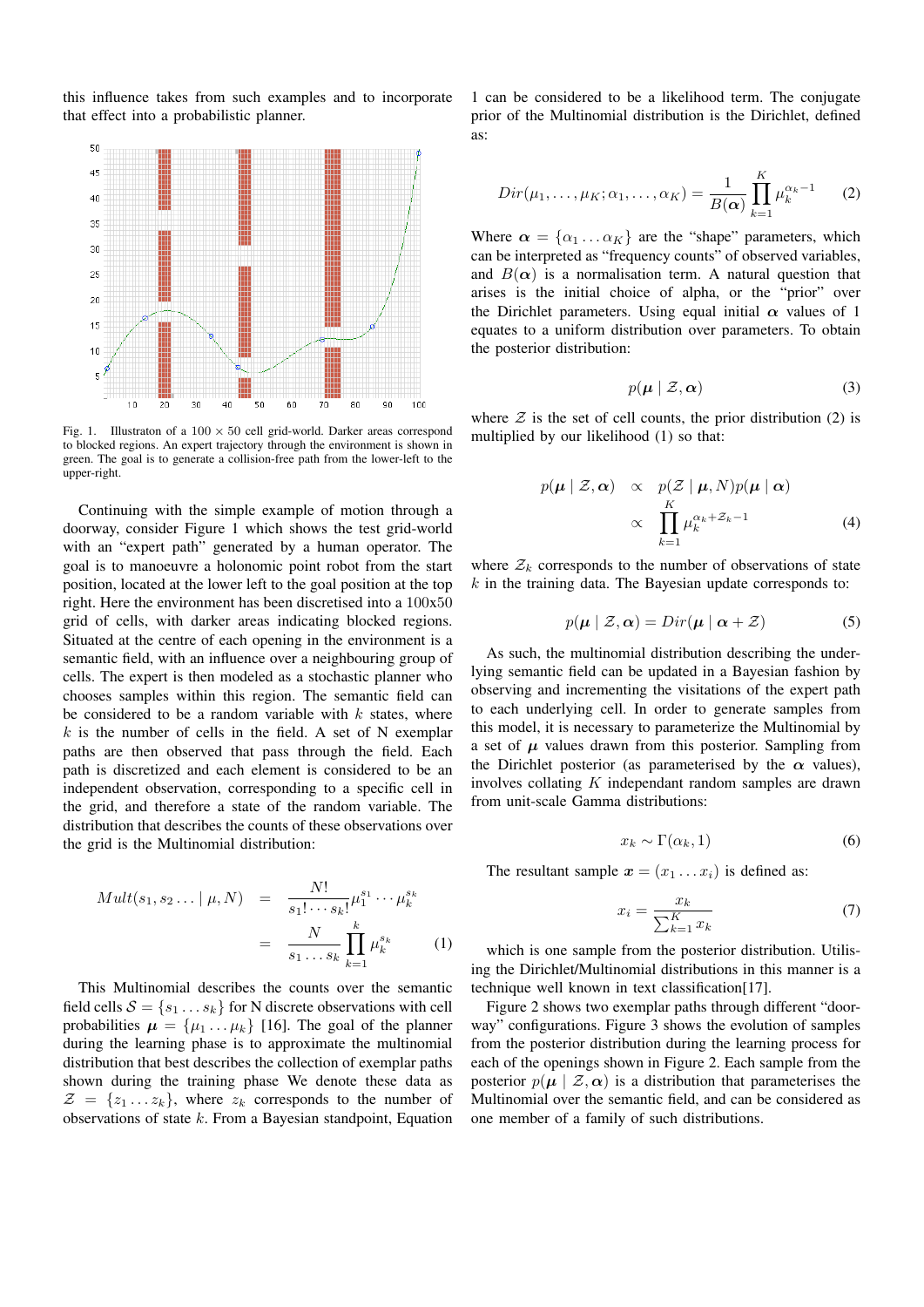

Fig. 2. Training routes through different obstacle types: a) Uniform opening (left), and (b) a more complex obstacle type (right). Training data was obtained by manually generating sets of such paths.



Fig. 3. These are samples drawn from a Dirichlet distribution  $p(\mu \mid \mathcal{Z}, \alpha)$  as N increases (i.e. more training examples are observed). Blue areas correspond to low probability, red areas to high probability. (Best viewed in color.)

Samples in the workspace are generated by parameterising a Multinomial distribution with the probabilities from the Dirichlet sample, and then sampling uniformly from the probability mass function of the Multinomial. Figure 4 depicts a set of 1000 samples generated from the multinomial distribution described by the sampled posterior. This technique is somewhat similar to the technique used in [18], where the authors use a non-homogeneous Poisson process to perform tracking of people in a lab. The resulting *spatial affordance map* bears some resemblance to the semantic field, although in the planner case we do not require the underlying distribution to be time-varying.

### *B. Sequence Generation*

Sampling from a static distribution over the semantic fields will lead to better planner performance through complex regions, although it does not replicate the natural paths that were observed during the learning phase. In order to construct a sampling strategy that would generate paths similar to those of an expert, a spatial consistency over paths must be enforced. To model the state-to-state transitions of the learned paths, the cells in the semantic fields were viewed as a 4-connected grid. From the learned data, the transition probability describing the



Fig. 4. 1000 samples from a Multinomial distribution (top) as parameterised by a sample from the posterior distribution(below). Regions of high probability in the Dirichlet sample (white) correspond to increased cell counts.

transition from state s to state  $s'$  is:

$$
P(x_{s'} \mid x_s) = \frac{T(x_s, x_{s'})}{T(x_s, x^*)} \quad \text{iff} \quad x_{s'} \in \mathcal{N}(x_s) \tag{8}
$$

Where  $T(x, y)$  defines the number of times that a state transition was observed from state  $x$  to  $y$ ,  $x^*$  denotes every neighboring state and  $\mathcal{N}(.)$  defined the set of neighbours of a state. In this way, we learn to bias the sampling towards sequential paths - however, this can be problematic; if the training data are insufficient, the resultant transition matrix would have zero entries corresponding to state transitions that were never observed. To obtain a less extreme prediction of state transition probabilities, we assume a Dirichlet prior over each transition probability:

$$
Dir(\mu_1,\ldots,\mu_K;\alpha_1,\ldots,\alpha_K) = \frac{1}{B(\boldsymbol{\alpha})} \prod_{k=1}^K \mu_k^{\alpha_k - 1}
$$
 (9)

Where  $\alpha$  in this definition corresponds to the observation of state transitions. Figure 5 depicts the state-neighbour transition probabilities for each of the 121 states in the grid to each of its 4 neighbours:



Fig. 5. Probability matrix for all 121 states in the semantic field. As the field is 4-connected, there are 4 possible transitions for each state, actions are (from left to right): Up, down, left and right. Dark blue areas correspond to low probability, red areas correspond to high probability.

A high probability for a state-neighbour pair suggests that the posterior distribution is expressing a preference for transiting to a specific neighbour from a specific state. It can be see from Figure 5 that the lower indexed states express high preference for their neighbours, while those in later states do not. This is a result of the training data collected over the field illustrated in Figure 2(a). There tends to be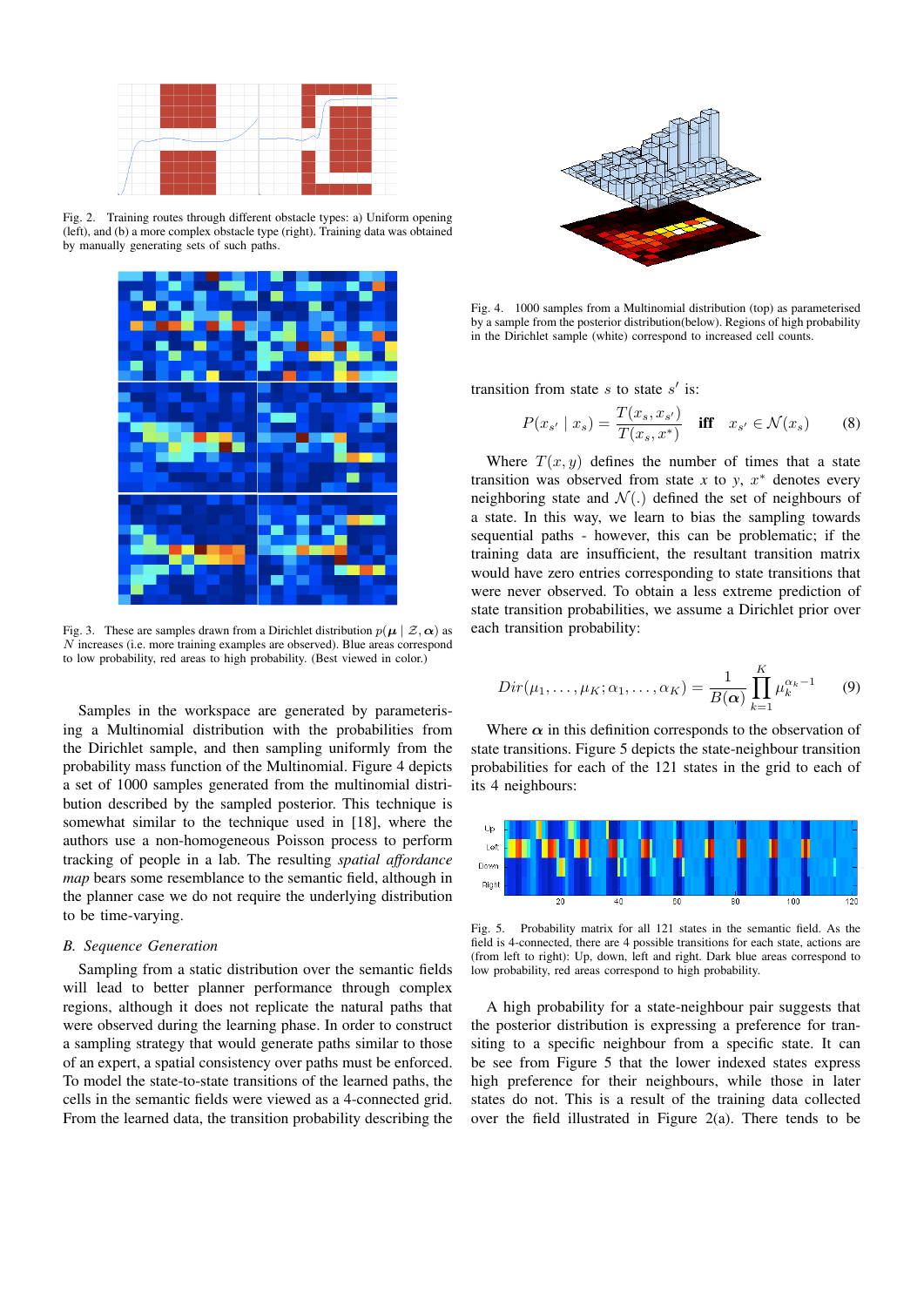more heterogeneity in the initial states, due to the fact that there are numerous directions from which one can approach a doorway, transitioning from the left to the right. As the tracks progress through the field, they all tend to behave in a similar way. This can be seen in Figure 3(lower left) where there tends to be a low probability for states that do not occur on the main thoroughfare, and therefore the state transition matrix in this region tends to be more homogeneous as no (or very few) state-transitions were observed. To pose this in a sampling framework, if a node of the RRT is under the influence of a semantic field and is selected by the planning algorithm to undergo the *extend* step, then another sample is generated *within* the field and this is done in proportion to the probabilities of the neighbours. (See Algorithm 1)

# *C. Field pruning*

During the learning phase, the semantic fields were bounded in a predetermined way (for the example grid-world, this was an  $11 \times 11$  grid). This may not be optimal during planning, as the planner may sample in a region of the semantic field which is uninformative, meaning the field may express a uniform action for each possible state, in which case there is little to be gained from utilising the bias of the field. Therefore there is a need to prune the semantic field, in order to definitively specify the region in which there is expected to be a measurable gain from utilising the learned bias. One way of doing this is to analyse the information content of the field, specifically by evaluating the Mutual Information (MI) between adjacent states in the grid:

$$
MI(X;Y) = \sum_{y \in Y} \sum_{x \in X} p(x,y) \log \frac{p(x,y)}{p(x)p(y)} \tag{10}
$$

Using the MI as a guiding criterion, it is possible to parse the grid structure and remove states whose information relative to its neighbors is below a certain threshold. Shown in Figure 6 is the resultant map obtained from evaluating the pairwise MI for states on a semantic field similar to that of the right-most illustration in Figure 2. For this particular region, the field was shown more paths transiting through the upper route than the lower - hence the posterior's preference for the top route.



Fig. 6. Posterior distribution as observed through a doorway with two exits. On the left is the generated distribution, on the right is the distribution after it has been pruned by using the Mutual Information content between cells as a criterion.

Figure 6 also shows the semantic field before trimming (darker blue areas corresponding to low probability, colours tending to the red spectrum denote high probability). Note that low-probability areas around the peripheral of the field have been discarded, corresponding to the low information content of these states relative to their neighbours.

# *D. Integration of Semantic Fields and RRTs*

Because the semantic fields are defined over specific regions in the state space, a uniform distribution over the workspace was incorporated to maintain the "exploratory" nature of the planner. As such, there is a weighting between the uniform distribution, and the *pdf* resulting from the semantic fields. This parameter, termed  $\beta$ , was required to be estimated (see Results section) and constitutes the only free parameter of the model. Once the optimal weighting has been determined, the overall planning algorithm for the static environment can be summarized as follows:

| Algorithm 1 RRT with Semantic Field bias                                    |
|-----------------------------------------------------------------------------|
| 1: <b>procedure</b> SEMANTICFIELDRRT( $\beta$ )                             |
| $\mathcal{T}.initialise RRT()$<br>2:                                        |
| while counter $\langle$ maxSamples do<br>3:                                 |
| $s \leftarrow GenerateRandomSample(\beta)$<br>4:                            |
| $n \leftarrow \mathcal{T}.RetrieveClosetNode()$<br>5:                       |
| <b>if</b> $NodeIsInSemanticField(n)$ <b>then</b><br>6:                      |
| $s \leftarrow GenerateFieldSample$ $\triangleright$ (s replaced)<br>7:      |
| end if<br>8:                                                                |
| $p \leftarrow \mathcal{T}. Extend(s)$<br>$\triangleright$ (new state)<br>9: |
| if $NoCollision(p)$ then<br>$\triangleright$ (collision checker)<br>10:     |
| $\mathcal{T}.addNewNode(p)$<br>11:                                          |
| end if<br>12:                                                               |
| if $GoalReached(p)$ then<br>13:                                             |
| $status \leftarrow success$<br>14:                                          |
| $return(status, \mathcal{T})$<br>15:                                        |
| end if<br>16:                                                               |
| end while<br>17:                                                            |
| $status \leftarrow failure$<br>18:                                          |
| return(status)<br>19:                                                       |
| 20: end procedure                                                           |

This represents a modified version of the traditional RRT algorithm, incorporating a two-stage sampling strategy: A sample is generated in the workspace according to the weighting  $\beta$ , and the nearest neighbour (measured in terms of the Euclidean distance) is selected - if that node is under the influence of a semantic field, the sample is over-ridden with a sample generated from the field. This strategy ensures the frontier nodes are still selected in proportion to the Voronoi region they occupy, while simultaneously generating local samples in the semantic field that are more informative for the planner.

## II. RESULTS

Shown in Figure 7 is the result of a static planning query with a standard RRT in the grid-world, alongside a semanticfield based query.

The starting state for this system is at the lower left, with the target located at the upper right. Each planner query was allowed a fixed number of planning cycles before it was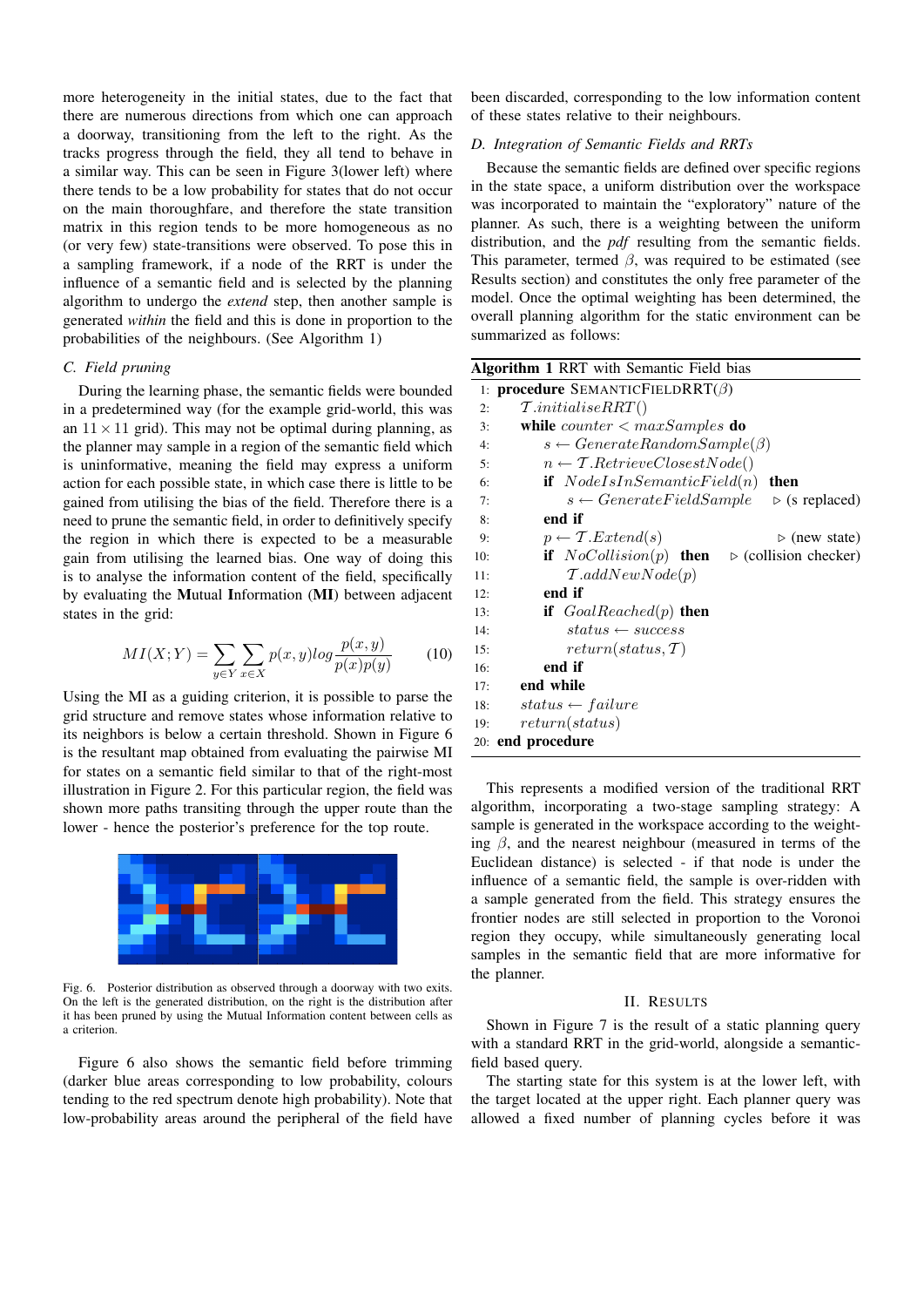

Fig. 7. Behaviour of an RRT in a test grid-world under uniform sampling (left) and with semantic field-based sampling (right)

terminated. Invoking the planner with a uniform sampling set, the RRT behaves as expected - it is able to transition through most of the grid world, although ultimately fails to reach the goal in the allotted time. This is contrasted against the semantic field planner (Figure 7, right) which is able to solve the planning task in the allocated time. In both cases, the RRT had a built-in bias towards the goal - this technique is common practice in order to ensure some measure of convergence towards the target. This sample result shows that the biased planner is able to transition through the environment and reach the goal in less planning cycles than the uniform planner. This is expected as the training data provided prior information that "doorways" were more appealing features in the environment to sample near.



Fig. 8. Results of varying the ratio between uniform and "semantic field" strategies for the grid-world shown. The ratio parameter is defined as  $\beta$  where the probabilities of sampling from each scheme are:  $p(uniform) = \beta$  and  $p(semanticfield) = (1 - \beta)$ . The result of varying  $\beta$  is plotted against the number of successful planning queries, out of 20 instantiations.

Figure 8 shows the effect of varying the ratio between the uniform *pdf* and the semantic field *pdf*. The plotted data depicts 2400 planning queries over the adjacent grid-world. Purely uniform sampling with a standard RRT was typically unable to solve any planning queries for this scenario, and as such was left out. The relationship between the two components of the sampling scheme (uniform and semantic-field based) shows that extreme weightings of either strategy leads to a low proportion of successful queries, and that a preferable weighting occurs in the  $\beta = 0.2 \rightarrow 0.4$  range. To show that paths generated by a planner under the influence of a semantic field are more like the training data than the conventional RRT, a similarity measure was calculated. The nodes generated by the planner within the field are considered to be observations. For a given path-set of observations  $N = \{n_1 \dots n_T\}$ , and their corresponding probabilities  $\nu = {\nu_1 \dots \nu_T}$  under the

posterior as defined by Equation 5, the similarity measure S is given by:

$$
\mathbb{S}_N = \sum_{t=1}^T \log(\nu_t) \tag{11}
$$

Figure 9 (a) shows the posterior distribution under a set of fabricated paths. The intent of this set is to generate planner behaviour that traverses through a semantic field in a very specific way - in this case following a bend. This particular field was defined over the goal region, and as such all the paths terminate at the centre of the field, which corresponded to the goal state.



Fig. 9. Data showing the similarity measure between the training data and paths generated using both the semantic-field based approach, and a conventional RRT. (a) Shown is the posterior distribution over the training data (left), as well as (b) the similarity measures of 100 paths generated by both random and semantic-field based RRTs as compared to the training data (right).

Figure 9(b) illustrates the similarity of the training data to paths generated by a standard RRT (highlighted in green) to the training data, as compared to those generated by the semantic-field based planner (highlighted in red). As can be seen in the figure the average similarity of the semantic field RRT (plotted in dashed-red) is higher than that of the random RRT (dashed-green).

## III. CONCLUSION

The introduction of semantic fields provides a way to learn from expert demonstration as to how features in the environment affect planning strategies. By defining a semantic field over a region in space and observing the behavior of a system under human control, it is possible to update a sampling distribution over the field in a Bayesian fashion. Utilizing this biased sampling strategy during planning shows that the planner is capable of solving queries that a conventional RRT is unable to. This technique can be generalized to more complicated environments, or incorporated into other planner types (for example  $C$ -space planners). This method will generalize to handling dynamic obstacles in the planner environment if there are sufficient data to form a suitably confident distribution from which to sample. Further work includes incorporating non-parametric methods into the sampler (for example, Gaussian Processes) to better approximate the distribution over continuous workspaces.